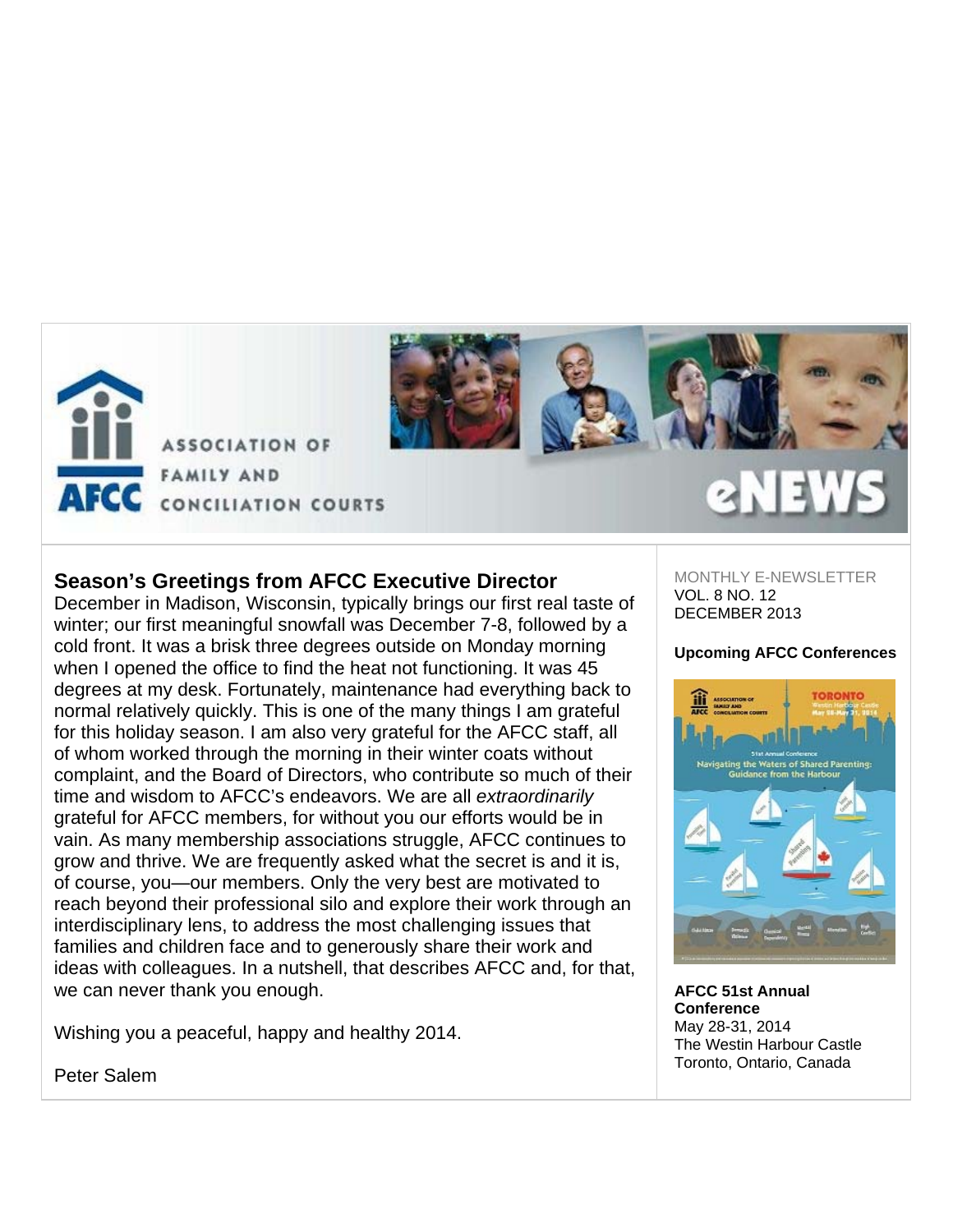# Executive Director

# **TORONTO Brochure Online, Registration Open AFCC 51st Annual Conference Navigating the Waters of Shared Parenting: Guidance from the Harbour May 28-31, 2014 at The Westin Harbour Castle**

The AFCC 51st Annual Conference Program Brochure is now available online! Online conference registration and hotel reservations are also available on the AFCC website. Printed copies of the conference brochure will be mailed in January to AFCC members and colleagues. Now is the time to begin planning your attendance. There are close to 100 sessions to choose from; 200 presenters from around the world, thought-provoking plenary sessions and keynote speaker, Fiona Sampson, Executive Director of *the equality effect*. View the Conference Program Brochure

Register online Hotel reservations

# **Call for Posters**

AFCC is accepting proposals for posters to be exhibited during the conference. Poster presenters will have the opportunity to discuss their work with participants during breaks. Students, lawyers, mental health professionals, and academics are invited to propose posters concerning innovative interventions, initiatives, new programs, legal or policy changes, and/or research. **The deadline to submit a poster proposal is February 7, 2014**.

More information Submit a poster proposal

# **Passports Needed for Travel to Canada**

Make sure you carry proper identification for yourself and children traveling with you. Canada Border Services Agency's website provides complete information on what is necessary to enter Canada. US citizens and permanent residents will need proof of citizenship, such as a passport to return to the United States. Routine passport applications are being processed in approximately 4-6 weeks. US residents may visit travel.state.gov for more information.

# **Q & A with Keynote Speaker Fiona Sampson,** *the equality effect*

AFCC will welcome Fiona Sampson, Executive Director of *the equality effect*, as the keynote speaker at the 51st Annual Conference in Toronto. *The equality effect*, a charitable organization based in Toronto, has effectively used human rights law to improve the health,

### More information

#### **AFCC 11th Symposium on Child Custody Evaluations** November 6-8, 2014

La Cantera Hill Country Resort San Antonio, Texas

#### **AFCC 52nd Annual Conference**

May 27-30, 2015 Hilton New Orleans Riverside New Orleans, Louisiana

#### **AFCC Regional Training Conference**

November 5-7, 2015 Hyatt Regency Columbus Columbus, Ohio

# **AFCC 53rd Annual**

**Conference** June 1-4, 2016 Sheraton Seattle Hotel Seattle, Washington

### **AFCC 54th Annual**

**Conference** May 31-June 3, 2017 Sheraton Boston Hotel Boston, Massachusetts

#### **AFCC Chapter Annual Conferences**

#### **Arizona Chapter Annual Conference**

*Exploring Innovative Paths for Families in Conflict* January 31-February 2, 2014 Hilton Sedona Resort and Spa Sedona, Arizona More information

#### **California Chapter Annual Conference**

*Back to the Future: Serving California's Changing Families* February 7-9, 2014 InterContinental Mark Hopkins San Francisco, California More information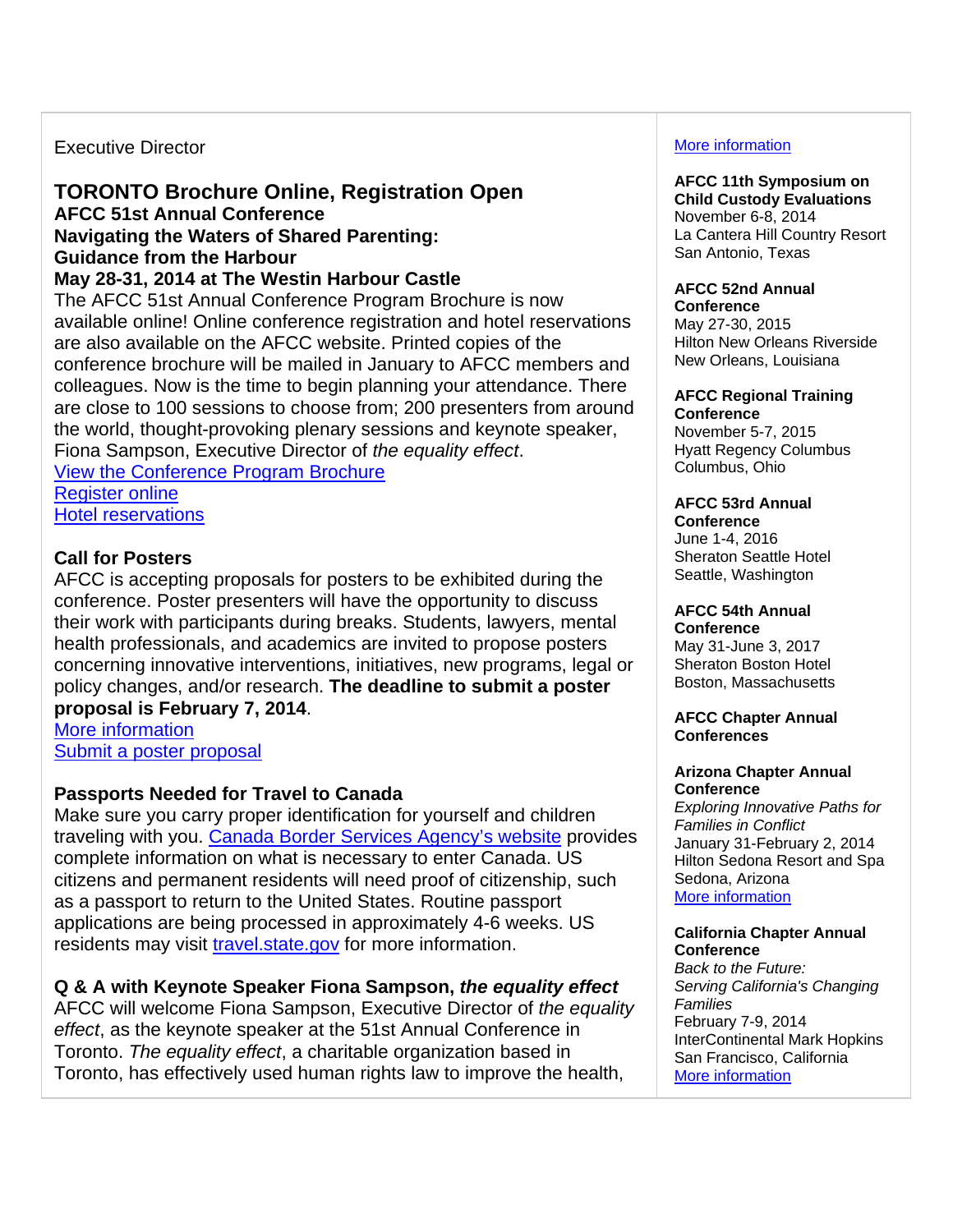safety and the standard of living for women and girls in Ghana, Kenya and Malawi. In May 2013, the "160 Girls" project in Kenya, achieved a huge victory for women and girls. With the help of *the equality effect*, 160 girls, aged 3 to 17 sued the Kenyan government for failing to protect them from rape, and won. Read more

# **Apply for a Conference Scholarship**

For more than ten years, AFCC members have helped deserving professionals and students attend AFCC Conferences by giving to the AFCC Scholarship Fund. Scholarships cover the cost of a preconference institute, conference registration, attendee meals and networking functions, and a certificate of attendance. A limited number of stipends to help with the cost of travel and lodging will be offered. **The application deadline is March 1, 2014.** 

Apply for a scholarship More information

# **Give to the AFCC Scholarship Fund**

Help others attend AFCC conferences by giving to the AFCC Scholarship Fund online or with your conference registration. If you have not yet given this year, please consider giving today. Every gift— \$100, \$50, \$25, any amount that feels right to you—brings us closer to our goal. Receiving your gift by the end of 2013 will help us plan for next year, and will provide US taxpayers with a deduction for the 2013 tax year.

Donate online today

# **Ask the Experts**

# **Ten Tips for Professionals on Domestic Violence and Cultural Contexts in Asian Communities**

*By Chic Dabby, San Francisco, California* 

Domestic violence is a systematic pattern of abusive behaviors that include physical battering, coercive control, economic abuse, emotional abuse and/or sexual violence. It is intended to gain or maintain power and control over a romantic or intimate partner to intimidate, frighten, terrorize, humiliate, blame or injure. Domestic violence is more than a series of incidents. It is about living in a climate of fear and disempowering restrictions that threaten and affect one's selfhood, psychological well-being, health, economic security, and the emotional labor of parenting. The presence of domestic violence tells us about the presence of inequality in a relationship, the extent of the abuse tells us about the extent of the inequality. Addressing domestic violence in an ethnic community, in this case,

#### **Washington Chapter Annual Conference**

*Frontiers of Family Practice* March 15, 2014 Washington Athletic Club Seattle, Washington More information

#### **Louisiana Chapter Annual Conference**

*Restructuring the Family: Incorporating Different Needs and Perspectives into Your Practice* March 27-28, 2014 Hampton Inn & Suites New Orleans, Louisiana More information

#### **Massachusetts Chapter Annual Conference**

March 28, 2014 Regis College Weston, Massachusetts More information

### **Join AFCC**

Are you a member? Join or Renew AFCC offers member benefits that promote excellence in practice. View member benefits

# **AFCC Chapters**

Network and share your interdisciplinary view of family court matters on a local level. There are currently chapters in the following states and provinces:

**Australia Alberta Arizona California Colorado Connecticut Florida Illinois Indiana Louisiana**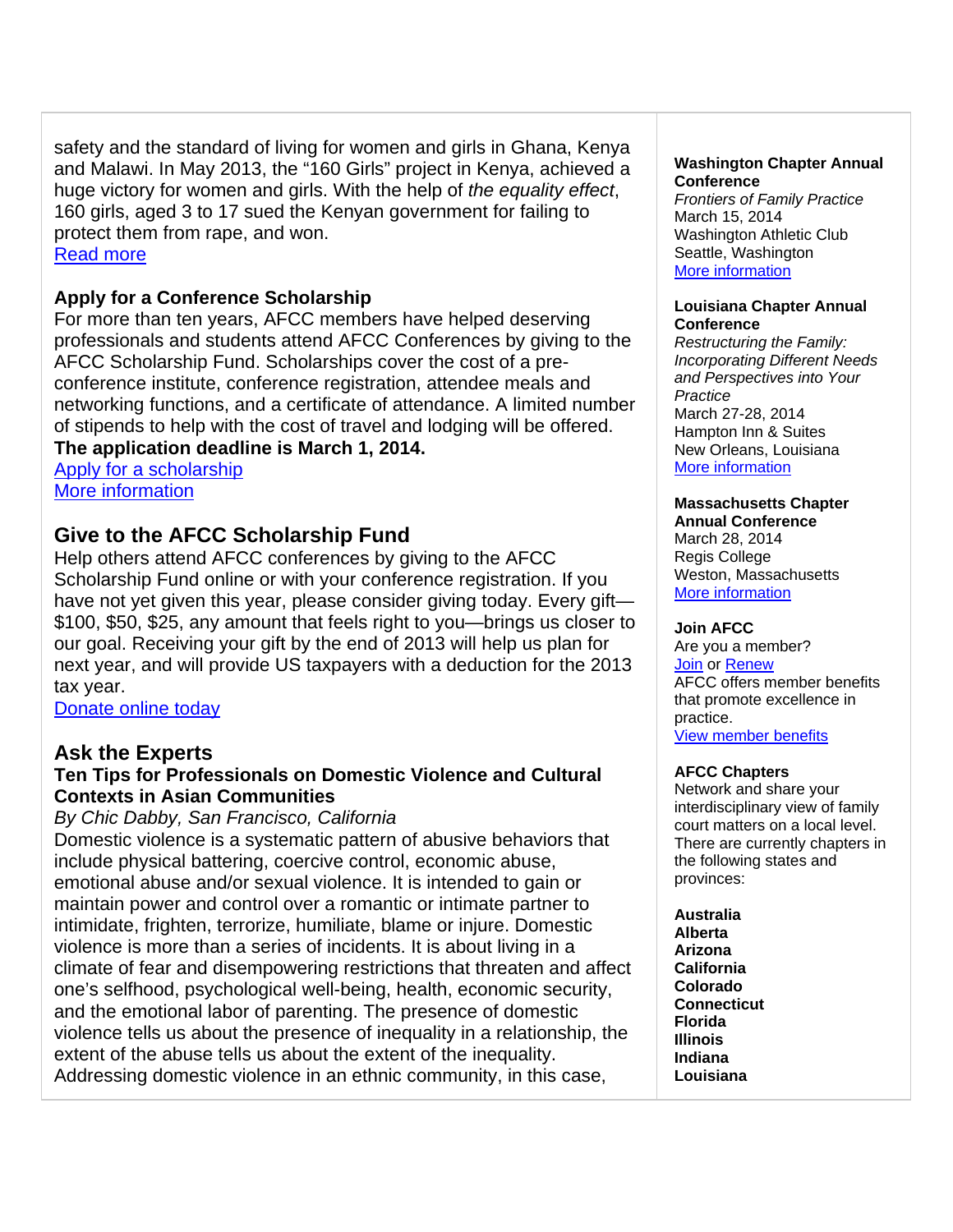Asians, typically raises questions about the role of culture and how a deeper understanding of cultural issues can guide and improve practice.

Read more

# **Parenting Coordination Trainings in Chicago**

AFCC, in collaboration with Loyola University Chicago School of Law's Civitas ChildLaw Center, is pleased to announce two new training programs on parenting coordination. Joan B. Kelly, PhD, will present a basic training, *The Essentials of Parenting Coordination: Helping High Conflict Parents Resolve Post-Separation Disputes*, March 11-12. Robin M. Deutsch, PhD, will present an advanced training, *Pitfalls, Process and Prescriptions: Advanced Strategies for Managing Parenting Coordination Cases*, March 13-14. Each training program is eligible for 12 hours of continuing education. Discounted registration is available for AFCC members and when you register for both trainings. See the training brochure for details. Register online

# **The Child Welfare Collaborative Decision Making Network—Think Tank VII**

*By Marilou Giovannucci, MS, Wethersfield, Connecticut* The Child Welfare Collaborative Decision Making Network was created following discussion and planning by system stakeholders including practitioners, researchers, program managers, professionals from academia and representatives from organizations interested in child welfare systems who recognized the need to give child welfare decision-making processes a greater "voice" in the professional world, ensure the continued support for collaborative decision-making processes and create a platform for networking and future collaborative work. Read more

**Member News** AFCC President Elect, **Richard L. Altman**, Napoleon, Ohio, was presented with the prestigious Education Award from the Ohio Association of Magistrates for his outstanding contributions and dedication to magistrate education.

**Hon. George Czutrin**, a former AFCC President, was appointed Senior Family Judge of the Family Court. Justice Czutrin was appointed to the Ontario Court of Justice, Unified Family Court, in Hamilton in 1993, where he served as the local administrative judge of **Massachusetts Minnesota Missouri New Jersey New York Ontario Oregon Texas Washington Wisconsin**  Add an AFCC Chapter to your membership

**AFCC Networks** 

New Zealand

# **Ask the Experts**

Is there a topic you would like to see covered by an AFCC Ask the Experts piece? Email your suggestion

# **About AFCC eNEWS**

Readers are welcomed and encouraged to forward this enewsletter to interested colleagues.

The opinions expressed in articles published or linked to in the *AFCC eNEWS* are those of the authors and do not necessarily reflect the positions of the Association of Family and Conciliation Courts.

**Editor:**  Erin Sommerfeld

editor@afccnet.org



**Unsubscribe**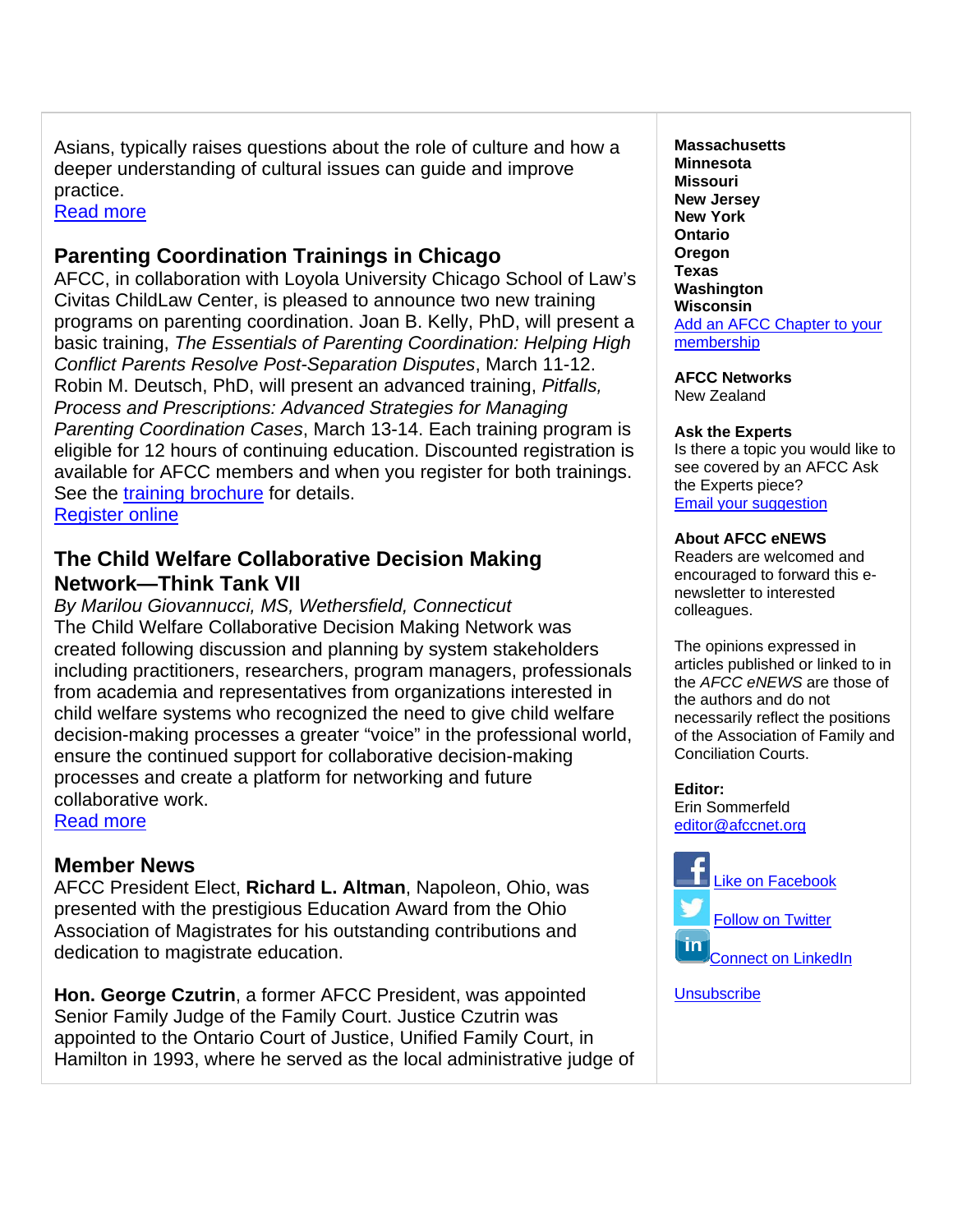the Family Court Division from 1995 to 2006. He was transferred to the Toronto Region in 2006 and until this appointment served as Family Team Leader.

**Hon. Debra Paulseth** has been appointed Senior Advisory Family Judge of the Ontario Court of Justice by **Chief Justice Annemarie E. Bonkalo**, effective January 1, 2014. Justice Paulseth currently serves as President of the AFCC Ontario Chapter. She was appointed to the Ontario Court of Justice in 2005.

**Jan Pryor**, Carterton, New Zealand, has written a new book, *Stepfamilies: A Global Perspective on Research, Policy, and Practice*, which reviews current global research and highlights the challenges, possibilities, and dynamics of stepfamily households.

**Hon. Carey Snyder Hyatt**, Family Court Presiding Judge, Superior Court of Arizona in Maricopa County, was awarded the Judicial Officer of the Year Award by the Arizona Family Support Council. She was selected for the award for making a significant impact using innovative methods to efficiently and fairly adjudicate child support cases.

**Janet Walker**, East Sussex, United Kingdom, is the co-editor of a new book, *Contemporary Issues in Family Studies: Global Perspectives on Partnerships, Parenting and Support in a Changing World*. The volume tackles issues in the changing nature of family life from a global perspective, and includes contributions from AFCC members, **Jan Pryor**, Carterton, New Zealand; and **Gabriela M. Misca**, Worcester, United Kingdom.

# **Chapter News**

Welcome and congratulations to **Dolores Bomrad**, West Bend, Wisconsin, the incoming President of the Wisconsin Chapter of AFCC.

Congratulations to the **Oregon Chapter** for earning its provisional status at the AFCC Regional Training Conference in Kansas City, Missouri. AFCC is thrilled to have 20 chapters! Groups in British Columbia, Maryland, Ohio, and Pennsylvania are in various stages of formation.

# **Thank You and Best Wishes for Retirement**

**Candace (Candi) Walker** will retire at the end of this month after serving as AFCC Program Director since January 2003. During her eleven years as program director, she oversaw the planning and management of AFCC conferences and training programs. Candi will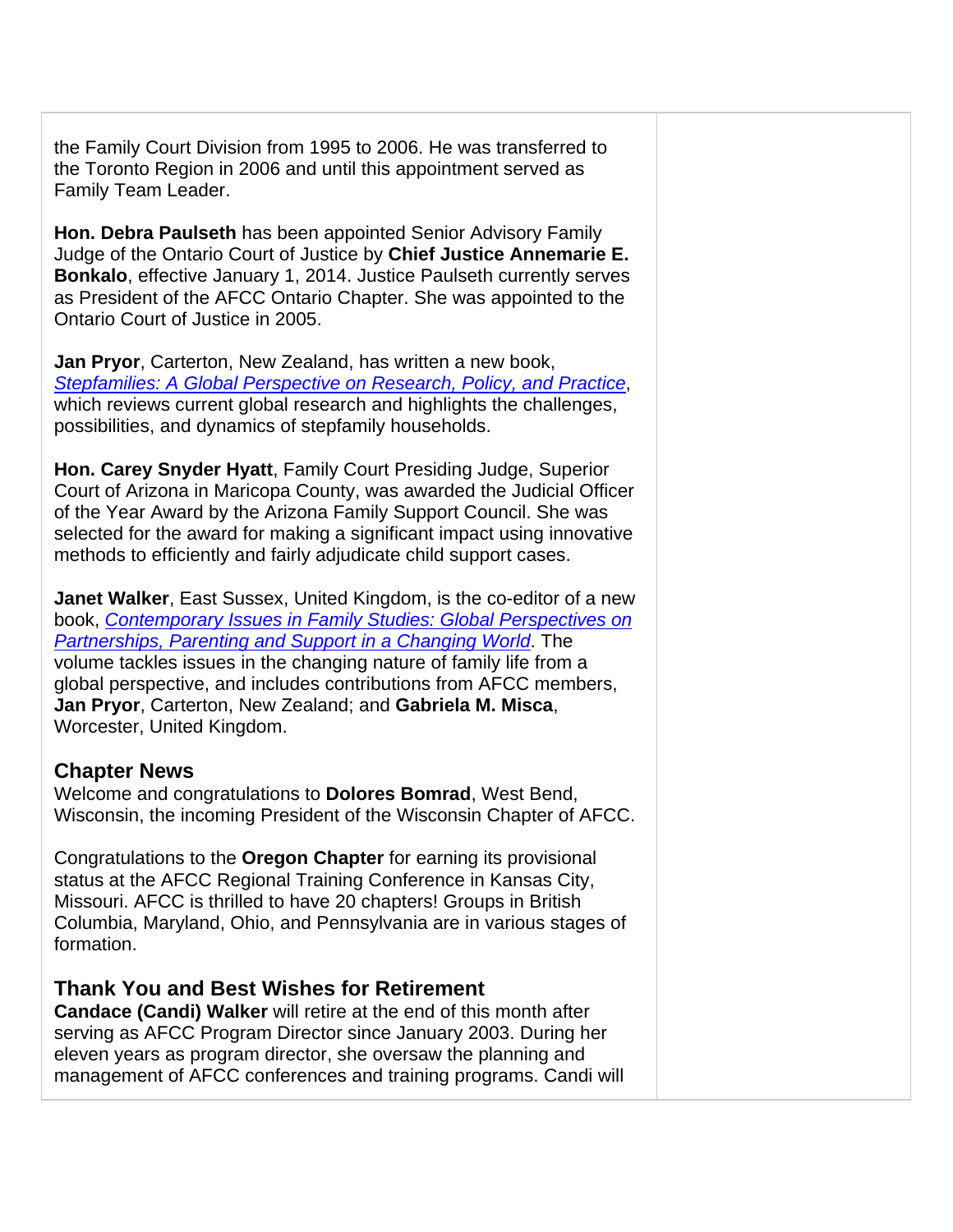enjoy an active retirement, avoiding Wisconsin winters and golfing. Thank you Candi, and best wishes from AFCC!

# **Call for Nominations, AFCC Awards**

Nominate a colleague or a program for one of the following AFCC awards by March 15, 2014. The John E. VanDuzer Distinguished Service Award recognizes outstanding contributions and/or achievements by AFCC members; the Stanley Cohen Research Award, sponsored by the Oregon Family Institute, recognizes outstanding research and/or achievements in the field of family and divorce; and the Irwin Cantor Innovative Program Award recognizes innovation in court-connected or court-related programs created by AFCC members.

More information

# **ACR Spirituality Section Rocky Mountain Retreat**

AFCC is pleased to join in supporting the 2014 Spirituality Retreat as a collaborating organization. The ACR Spirituality Section will hold its seventh retreat July 17-20, 2014, at the Shambhala Mountain Center in Red Feather Lakes, Colorado. Dr. Joan Borysenko, author of more than 20 books on mind-body science, is the featured speaker for the weekend. Spaces have been set aside for members of AFCC and ACR; there are approximately 20 spaces remaining for AFCC members.

More information

# **Call for Proposals—2014 ADRHub Webinar Series**

ADRHub is currently accepting proposals for the monthly ADRHub webinar series. Presenting for one of these webinars provides a opportunity to share your expertise and to spread your work across a large community of ADR practitioners, scholars and the public that is interested in alternative dispute resolution. **The deadline has been extended through January 1, 2014.** 

More information

# **Family Law in the News The Changing American Family**

*By Natalie Angier, courtesy of New York Times*

The typical American family, if it ever lived anywhere but on Norman Rockwell's Thanksgiving canvas, has become as multilayered and full of surprises as a holiday turducken—the all-American seasonal portmanteau of deboned turkey, duck and chicken. Researchers who study the structure and evolution of the American family express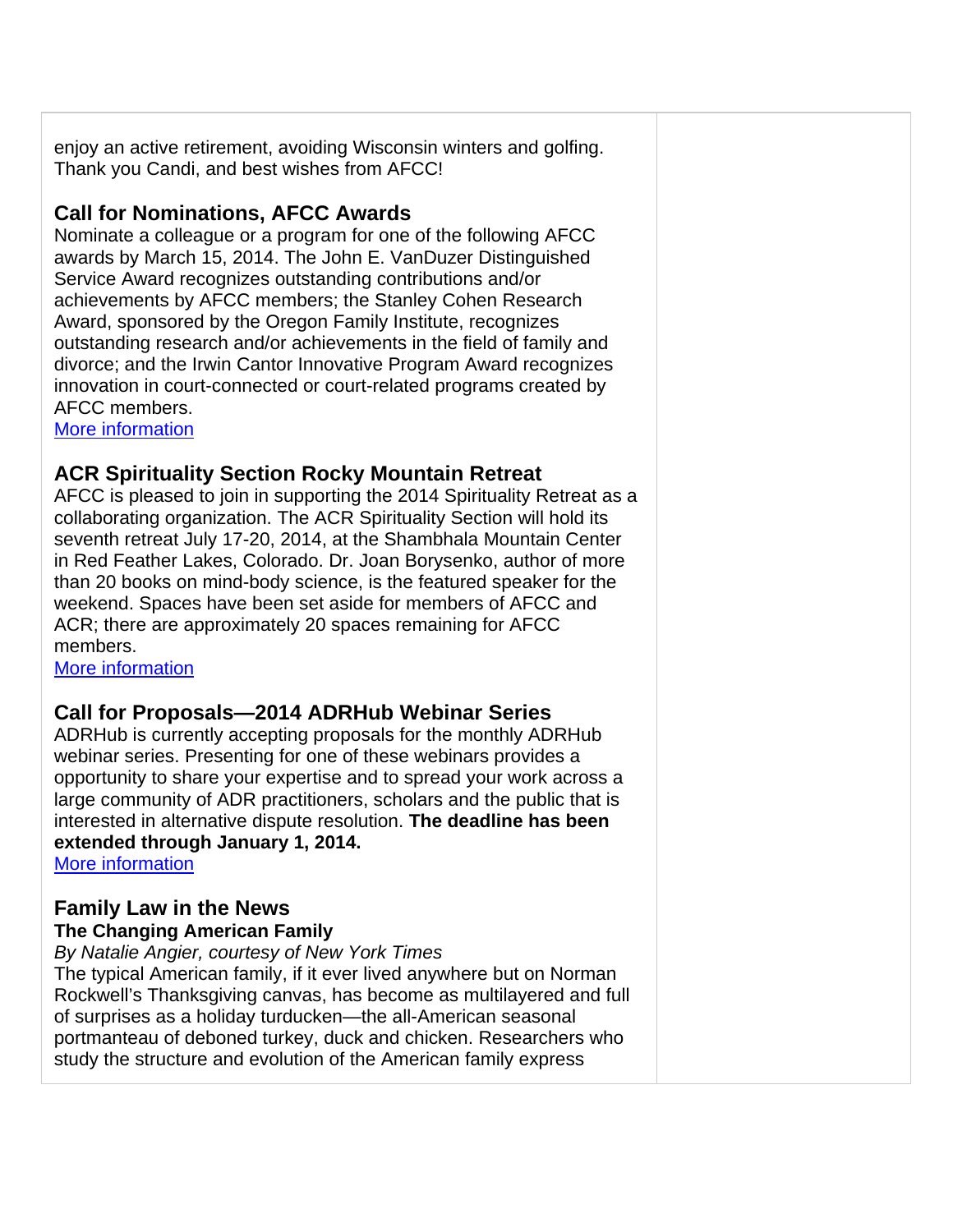unsullied astonishment at how rapidly the family has changed in recent years, the transformations often exceeding or capsizing those same experts' predictions of just a few journal articles ago. Read more

# **Science Study: On Marriage, Listen To That Little Voice in Your Head**

# *By Carey Goldberg, courtesy of WBUR.org*

If you're thinking about getting married, you might want to listen to that little voice in the back of your head. A new study in the journal **Science** of more than 100 newlyweds found that a couple's "gut" feelings about each other—feelings they couldn't or wouldn't verbalize—were good predictors of how happy their marriage would be four years later better predictors than their conscious feelings. The title: "Though They May Be Unaware, Newlyweds Implicitly Know Whether Their Marriage Will Be Satisfying."

Read more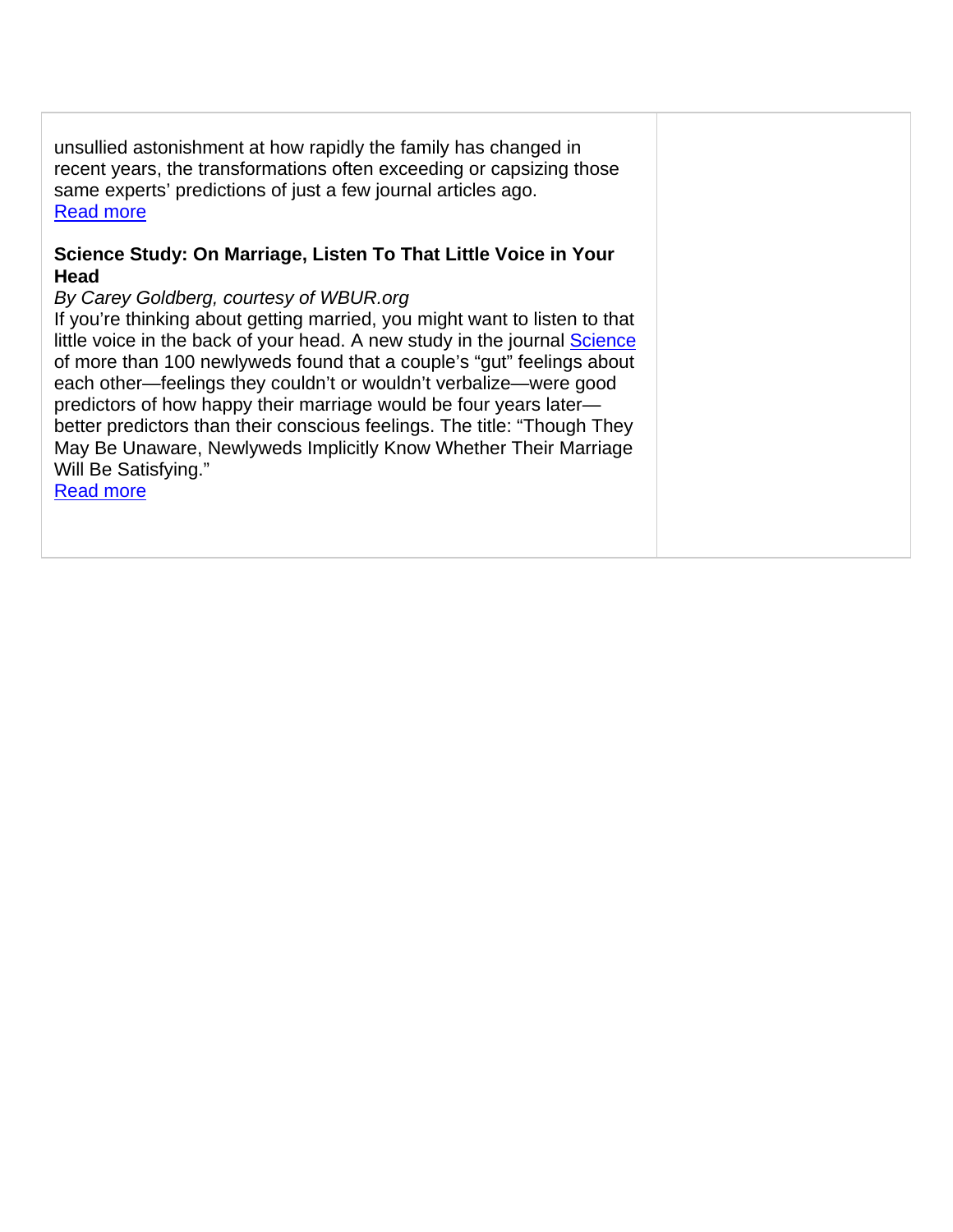

### **The Child Welfare Collaborative Decision Making Network—Think Tank VII**  By Marilou Giovannucci, MS, Wethersfield, Connecticut

# **CHILD WELFARE COLLABORATIVE DECISION MAKING NETWORK**

### **MISSION AND PURPOSE**

The mission of the child welfare collaborative decision making network is to promote safety, permanency and the well-being of children, through the development of decision-making and conflict resolution processes that engage and empower families and youth; that are culturally appropriate; and that enable families and youth to fully participate in decisions that impact their future.

#### *The Child Welfare Collaborative Decision Making Network*:

- Convenes interdisciplinary professionals to advance and refine practices related to decision-making and conflict resolution in child welfare cases.
- Encourages a collaborative approach to problem solving among professionals.
- Identifies best practices and innovative approaches.
- Promotes professional education and networking.

The Child Welfare Collaborative Decision Making Network (CWCDMN) was formed in September 2007 following a two day Think Tank convened during the AFCC Regional Conference in Columbus, Ohio.

The CWCDMN was created following discussion and planning by system stakeholders including practitioners, researchers, program managers, professionals from academia and representatives from organizations interested in child welfare systems who recognized the need to give child welfare decision-making processes a greater "voice" in the professional world, ensure the continued support for collaborative decision-making processes and create a platform for networking and future collaborative work.

To that end, the CWCDMN developed a mission and purpose statement that articulates the broad, inclusive work of the network and its participants. The Network has convened annual think tanks since 2007.

Think Tank VII (TTVII) was held in conjunction with the AFCC 50th Anniversary Conference in Los Angeles, California. TTVII brought together approximately thirty attendees in a day-long forum.

Attendees represented programs, organizations and individuals that reflect the diversity within the field of child welfare decision making processes. They included participants from the United States, Canada and other countries, and were affiliated with universities, law school programs, professional organizations, governmental agencies and programs, and those serving as private practitioners.

TTVII provided attendees with an opportunity to share and learn about the status of and, in some instances, the interest in collaborative decision making processes in the United States, Canada and other countries.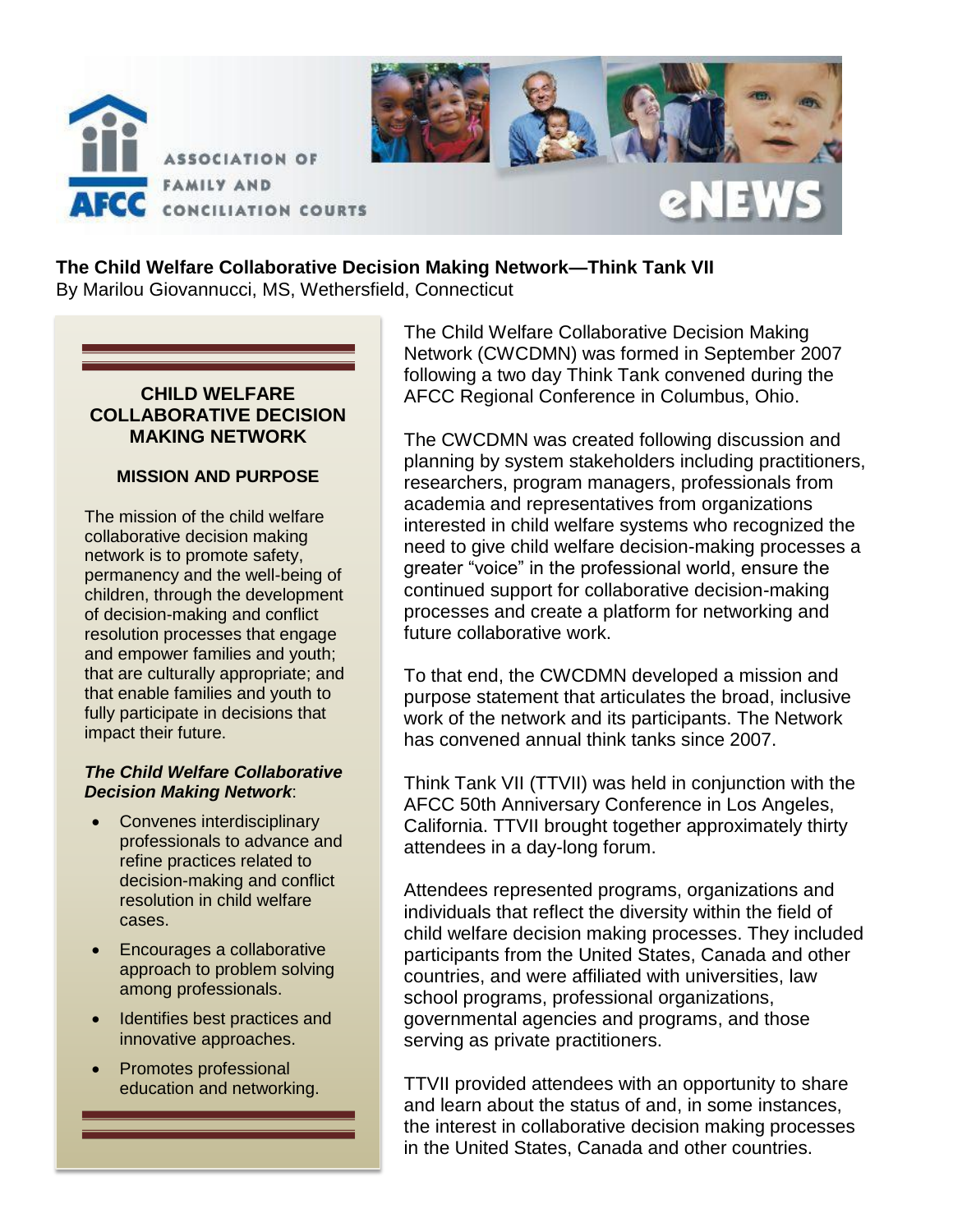The first segment of the TTVII provided attendees an opportunity to provide updates and learn about new processes programs and information. Some general themes emerged from the round table discussion. There continues to be a considerable amount of interest and growth in the use of decision-making processes around the United States, Canada and other countries. While some programs are very active, others are languishing. The main reasons for both, cited by attendees, include loss of judicial leadership, support and funding. However, the most disturbing trend that seems to be continuing is the economic impact of budget reductions to CPM programs. Examples include the loss of mediators in the Cook County, Illinois Program, and the severe reduction or elimination of CPM Programs in various counties in California and New York.

In programs that were flourishing, creative human resources and funding sources were noted. For example, in Georgia where there are ten delinquency and seven CPM Programs, Alternative Dispute Resolution fees are used to fund the juvenile court programs. One county in California is using volunteer mediators to make up for the elimination of court staff mediators.

Think Tank participants are continuing to explore ways to import the provision of conflict resolution services and funding sources. Topics noted were the readiness to use provision of family group decision making, other family teaming processes, the mediation in child protection matters, designing training for mediators, system stakeholders, and mediation participants.

Participants reflected on the continuing value of the Network and the Think Tanks. A desire to continue to promote the Network and to convene Think Tanks was expressed. Additionally, there continues to be an interest in having ongoing communication and opportunities to network with colleagues between Think Tanks.

For more information about the CWCDMN contact Marilou Giovannucci at: [mtgiovannucci@gmail.com](mailto:mtgiovannucci@gmail.com)

To be added to the Network membership list contact Susan M. Storcel at: [Susan.Storcel@cookcountyil.gov](mailto:Susan.Storcel@cookcountyil.gov)

More information on the [CWCDMN](http://www.afccnet.org/ResourceCenter/CenterforExcellenceinFamilyCourtPractice/ctl/ViewCommittee/CommitteeID/13/mid/495) is available on the AFCC website in the [Center for](http://www.afccnet.org/ResourceCenter/CenterforExcellenceinFamilyCourtPractice.aspx)  [Excellence in Family Court Practice.](http://www.afccnet.org/ResourceCenter/CenterforExcellenceinFamilyCourtPractice.aspx)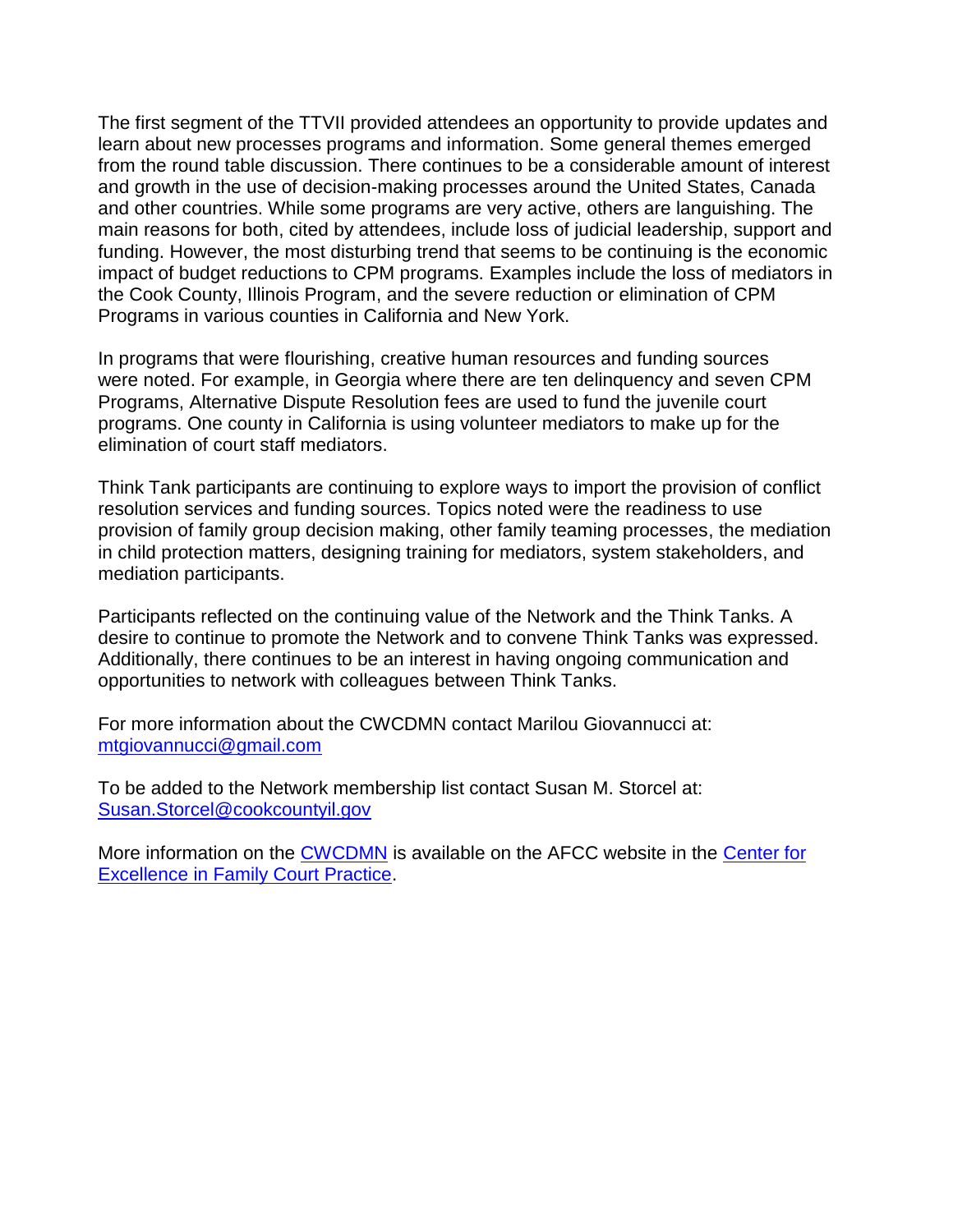# **Call for Posters**

# **AFCC 51st Annual Conference Navigating the Waters of Shared Parenting: Guidance from the Harbour**

# **TORONTO**

**Westin Harbour Castle May 28-31, 2014**

There is limited consensus about the term "shared parenting" after separation and divorce. It may refer to parenting time, quality, decision making or responsibilities; it has multiple labels, including joint or split custody, access, time sharing and parallel parenting. Many believe shared parenting to be a worthy goal; others caution against presumptions and unintended consequences. Join AFCC for this ongoing conversation about the pros, cons, challenges and opportunities that shared parenting presents for children, families, practitioners, researchers, policymakers and advocates.

AFCC is accepting proposals for posters to be exhibited during the conference. Presenters can discuss their work with participants between scheduled workshops. Presenting a poster at the AFCC Annual Conference is a great opportunity to share your ideas with colleagues from the many disciplines that make up AFCC membership.

| Statutory presumptions                 | Family court service innovations | Mediation                 |
|----------------------------------------|----------------------------------|---------------------------|
| Same-sex marriage, parenting, divorce  | Voice of the child               | The mobile family         |
| Shared parenting and relocation        | Shared parenting across cultures | Parenting coordination    |
| Family law across cultures             | Family law reform initiatives    | Child custody evaluation  |
| Shared parenting and domestic violence | LGBT family law issues           | Social science research   |
| Gatekeeping                            |                                  | Technology and family law |
|                                        |                                  |                           |

Posters must be submitted using the online form at https://www.surveymonkey.com/s/58BR65W. This link can also be found on the AFCC website, under Conferences.

AFCC is accepting proposals at this time *for posters only.* To submit a poster proposal, you will need to include the following information: (1) an abstract of 250 words or less describing your proposed poster; (2) a brief poster title; (3) for research proposals, include a brief description of your metholodogy, results, conclusion and applications for practice, policy implications and future research (250 words or less); (4) complete contact information for all proposed authors; (5) the name of the person who will be coordinating your poster presentation; (6) contact information for two professional references; and (7) resumes for all proposed authors.

**Please note that the deadline for proposals is February 7, 2014.** AFCC is unable to guarantee consideration of incomplete proposals, or proposals submitted after the deadline.

You do not need to be registered for the conference to present a poster, but you do need to register if you intend to attend sessions. Full-time students are eligible for a reduced registration fee. For registration information, visit www.afccnet.org. Please direct any questions to (608) 664-3750 or afcc3@afccnet.org.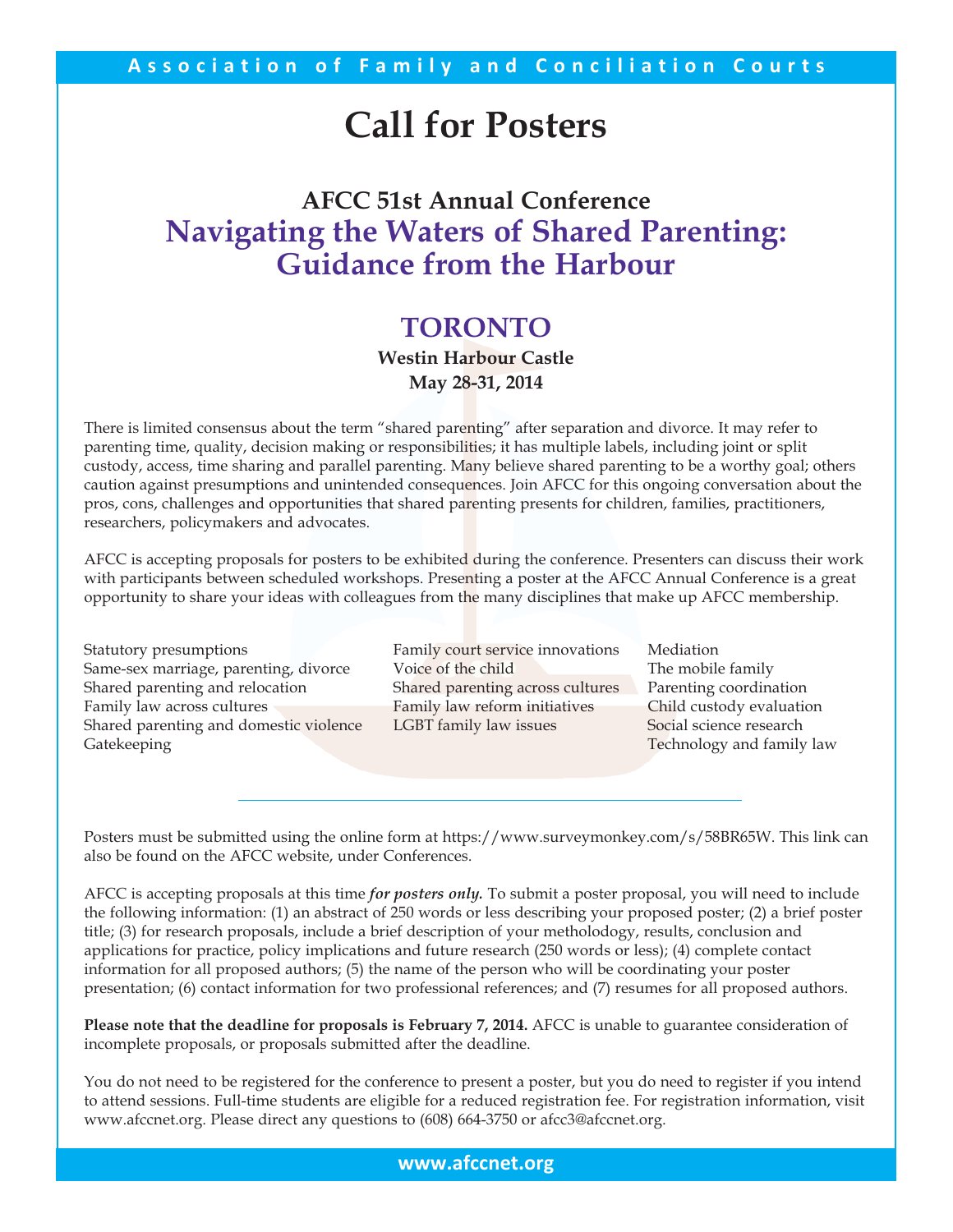

# **Ask the Experts: Ten Tips for Professionals on Domestic Violence and Cultural Contexts in Asian Communities**

*By Chic Dabby [cdabby@apiidv.org,](mailto:cdabby@apiidv.org) Asian & Pacific Islander Institute on Domestic Violence [www.apiidv.org](http://www.apiidv.org/)* 

Domestic violence is a systematic pattern of abusive behaviors that include physical battering, coercive control, economic abuse, emotional abuse and/or sexual violence. It is intended to gain or maintain power and control over a romantic or intimate partner to intimidate, frighten, terrorize, humiliate, blame or injure. Domestic violence is more than a series of incidents. It is about living in a climate of fear and disempowering restrictions that threaten and affect one's selfhood, psychological well-being, health, economic security, and the emotional labor of parenting. The presence of domestic violence tells us about the presence of inequality in a relationship, the extent of the abuse tells us about the extent of the inequality. Addressing domestic violence in an ethnic community, in this case, Asians, typically raises questions about the role of culture and how a deeper understanding of cultural issues can guide and improve practice.

#### **1. Culture is more than ethnicity; culture is context.**

Culture defines the spaces within which power is expressed, gender, and other relations are negotiated, and traditions are re-designed. There are three intersecting cultures that affect everyone because we all have cultural identities: a culture of violence that makes domestic abuse, sexism, and the devaluation of women normative; the culture of ethnic communities enforcing gender roles; and the culture of systems that domestic violence victims/survivors and their advocates have to contend with. Culture is responsible for *how* domestic violence is viewed: it is used as a convenient excuse for abuse by communities, or as encouragement to racial stereotyping by systems. Domestic violence must be understood within these intersecting cultural contexts for professionals to design meaningful interventions that acknowledge how survivors negotiate the barriers and gateways cultures afford them. Culture is also the site of being nurtured by community, a vital link that risks getting broken if services for survivors are only predicated on leaving. The importance of connection to community guides the many promising practices designed to serve Asian immigrant and refugee survivors.

#### **2. Domestic violence is gendered; it is not gender-neutral.**

 $\overline{a}$ 

Women are disproportionately affected by gender-based violence (GBV). The CDC reports the following lifetime prevalence rates: 1 in 5 women and 1 in 71 men have been raped; 1 in 4 women and 1 in 7 men have experienced severe physical violence by an intimate; and 1 in 6 women and 1 in 19 men have been stalked.<sup>1</sup> A compilation of community-based studies estimates domestic violence prevalence rates at 21-55% for Asian women.<sup>2</sup> In a 6-year period, 160 Asian intimate homicide cases resulted in 226 fatalities,

<sup>1</sup> Centers for Disease Control. *National Intimate Partner and Sexual Violence Survey (NISVS).* Atlanta:  $^{2010.}$ 

Yoshihama, M. and Dabby, C. *Facts & Stats Report: Domestic Violence in API Homes*. San Francisco: Asian & Pacific Islander Institute on Domestic Violence, 2013.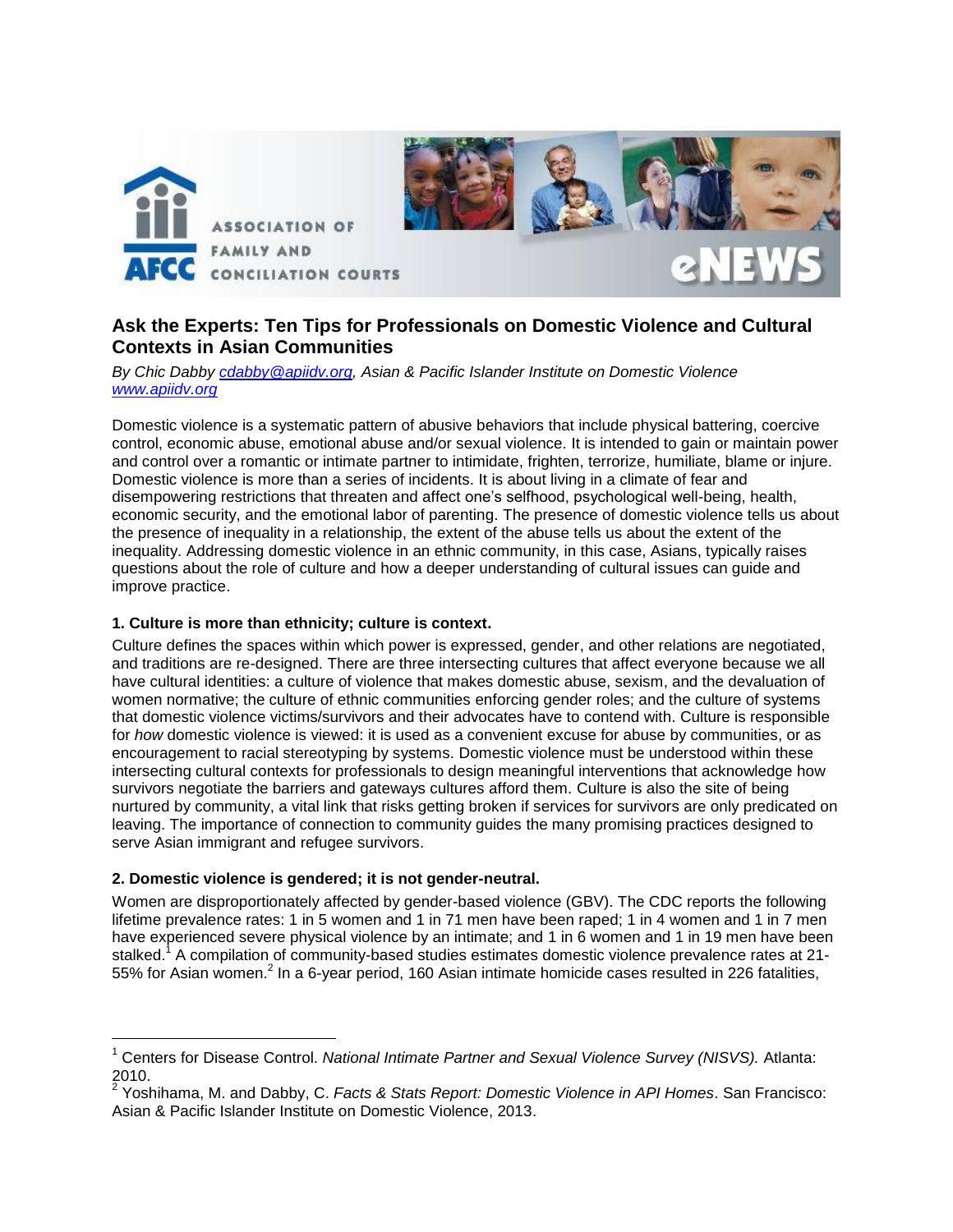83% of perpetrators were men.<sup>3</sup> In many Asian communities, women who use physical violence and coercive control usually target other women, i.e., their daughters or sisters-in-law. Asian families that subscribe to very traditional ideas of women's role and place in society compound the gender inequality that domestic violence is rooted in. Professional neutrality is imperative: it doesn't however mean overlooking the disproportionality of women's victimization.

#### **3. Assess if physical violence includes abuse by in-laws.**

The dynamic of multiple perpetrators against a single victim is present in some Asian families (similar to elder abuse in all communities). So, in addition to her husband, a woman's mother-, father-, sister- and/or brother-in-law may abuse her—employing a range of tactics. Professionals should assess the presence and effects of multiple batterers abusing a single victim in an extended family home.

*(a) Do not assume there is no domestic violence because the intimate partner is not abusive.* Battered women may be viewed as denying, minimizing or not co-operating because a professional's questions assume the intimate partner is the batterer.

*(b) Explicitly gather additional information about who other abusers are.*

Systems may respond inadequately, given a lack of understanding or training about multiple batterers. Practitioners, therefore, should rely on getting this information directly as it may not appear in regular documents such as police or medical reports.

*(c) Do not assume that accompanying female or male relatives are part of a support system.* Greater family collusion accompanies multiple abusers. Male or female women relatives from the extended family or the family of origin are not necessarily a battered woman's allies or friends. Even if they are not actively violent, they may collude with the other abusers.

#### **4. Identify if emotional abuse includes 'push' factors that coerce women to exit the relationship.**

Asian women may more frequently experience 'push' factors out of a relationship than 'pull' factors that draw her back into the relationship—signaled, for example, by an abuser's apology/contrition. Push factors (e.g., 'get out; I never wanted you anyway') constrict autonomy and decision-making. Women experiencing push factors early on in the relationship will not be in a position to make decisions, and what may look like an inexplicable decision, e.g., to leave without her children, could in fact be a function of push factors exerted by a single batterer and reinforced by multiple batterers. Professionals can then understand the context for a survivor's poor decision-making skills, lack of agency, and/or anger at being pushed out of her home.

#### **5. Evaluate how maternal authority and child safety are compromised by multiple abusers.**

Custody evaluators may view an extended family home as a better environment for children postseparation, a home with several family members who can help care for the child, rather than a home with a single parent. However, multiple abusers increase children's exposure to domestic violence. For children exposed to domestic violence perpetrated by their father and by other family members in the extended family home, their access to maternal nurturing can be blocked by the multiple family members while they are living in the house together. Mothering in an abusive extended family home can be severely undermined by multiple perpetrators and maternal decision-making inhibited by push factors. Custody evaluators should identify these factors pre-separation to assess for them in post-separation parenting arrangements; and scrutinize paternal and familial allegations against the mother of child abuse, neglect or abandonment in light of multiple abuser dynamics. In addition, when multiple individuals give the same story of maternal culpability and paternal scrupulousness, the credibility of mothers, and even their children, is jeopardized or dismissed. In Asian families with acculturated, English-speaking fathers and recently immigrated non-English-speaking mothers, a further credibility gap develops to be exploited by abusers.

 $\overline{a}$ 

<sup>3</sup> Dabby, C., Patel, H., Poore, G., *Shattered Lives: Domestic Violence, Homicides & Asian Families.* San Francisco: Asian & Pacific Islander Institute on Domestic Violence, 2009.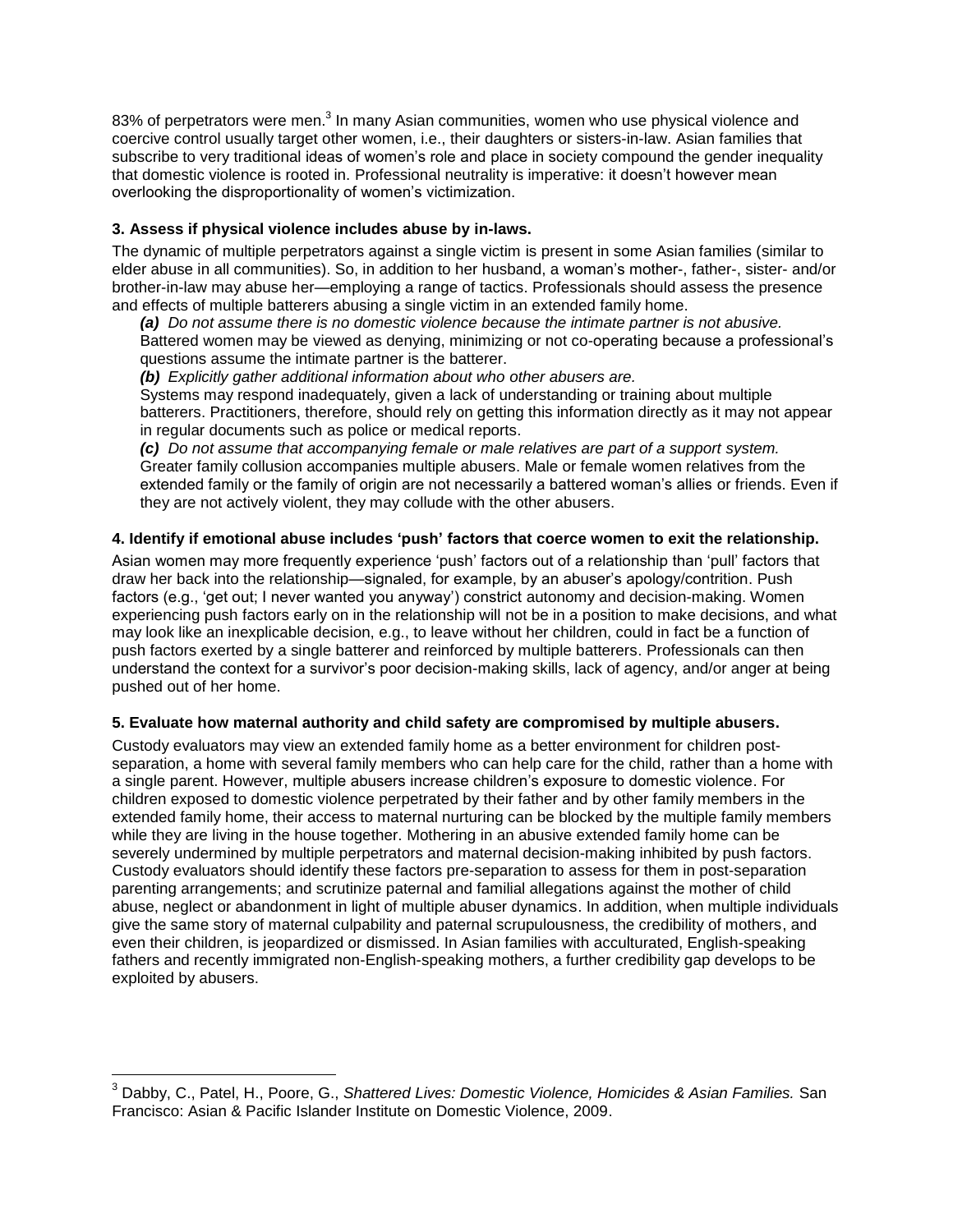#### **6. Consider a range of sexual violence perpetration.**

In a study that interviewed 143 domestic violence victims, 56% of Filipinas and 64% of Indians reported sexual violence by an intimate.<sup>4</sup> Asian women's experiences of sexual coercion and violence can include being forced to watch and mimic pornography; bodily humiliation; forced (*contra* arranged) early marriage; being forced to marry one's rapist; and/or sexual harassment by male in-laws. Asian women's reluctance to discuss sexual violence may be stereotyped as prudery, but it is influenced by the tight nexus of visiting shame on the family through public disclosure; by significant histories of sexual abuse (sexual violence starts early in all cultures<sup>5</sup>), and victim-blaming attitudes from communities and systems. Given these cultural contexts, professionals cannot limit their inquiry to intimate/marital rape, and need to build a repertoire of sensitive questions to gather a sexual violence history.

#### **7. Be alert to abuses that exploit victims' immigration status and refer them to immigration lawyers/services.**

Asian immigrant women face particular vulnerabilities when their immigration status is insecure. Most often, they fall out of status because abusers make false declarations to immigration authorities; refuse or delay filing paperwork that converts temporary status (e.g., a 3-month fiancée visa) to permanent residency; hide important documents like birth certificates or passports, so she cannot prepare her own application. Abusers may threaten deportation and loss of access to children if she reports domestic violence; abandon her a few months after marriage; or severely isolate her from family and friends. Domestic violence victims might behave compliantly in the mistaken belief that their immigration problems will be resolved, and at least they will not be forced out of the country and permanently lose access to their children. Practitioners should collaborate with or refer immigrant battered women to programs that help them obtain legal relief through U-Visas.

#### **8. Do not accept culture as an explanation for domestic violence, or as a barrier to solutions.**

When someone justifies domestic violence by claiming "this is how women are treated in my culture," what's being described is the culture of patriarchy, the culture of gender oppression, the culture of sexism. Cultures of patriarchy differ from place to place and in how rigidly they are maintained over time—the culture of patriarchy on an army base in Kentucky is different the culture of patriarchy in rural Chile, or in metropolitan London, etc. Cultural explanations of domestic violence can help professionals understand how tightly prescribed and rigid gender relations are within the community; how their interventions will challenge conventional practices; and what battered women are up against (e.g., tradition requires silence) and what risks they may encounter (e.g., from disclosure).

Because we are talking about domestic violence, a gender lens is at times equally, or more, illuminating than a cultural one. For example, a rural shelter frames an Indian woman's reluctance to use common bathrooms as a function of her cultural attitudes to nudity and contrasts them to American women's attitudes to nudity. The more appropriate question is: what would any abused woman in this situation want—privacy for sure; and not how an Indian woman's attitude to nudity impinges on her ability to shower in front of others. Practitioners should ascertain if the lens of gender answers a question or suggests a solution more effectively than the lens of culture.

#### **9. Use an understanding of cultural differences to prompt better interventions, rather than confirm or sensationalize stereotypes.**

Clearly, whilst domestic violence is a universal phenomenon, the cultural expressions of it differ, and some types of violence can be more horrific than others based on what people are exposed to in their own culture. For example, burning a woman to death or shooting her dead—the former may seem more disturbing than the latter and our cultural stereotypes step in to confirm this view, but in fact both acts are

 4 Yoshihama, M., Bybee, D., Dabby, C., Blazevski, J. *Lifecourse Experiences of Intimate Partner Violence and Help-Seeking among Filipino, Indian and Pakistani Women: Implications for Justice System Responses*. Washington, DC: National Institute of Justice, 2011.

<sup>&</sup>lt;sup>5</sup> In the United States, almost half of female victims experienced their first rape before age 18, and a quarter of male victims were age 10 or younger.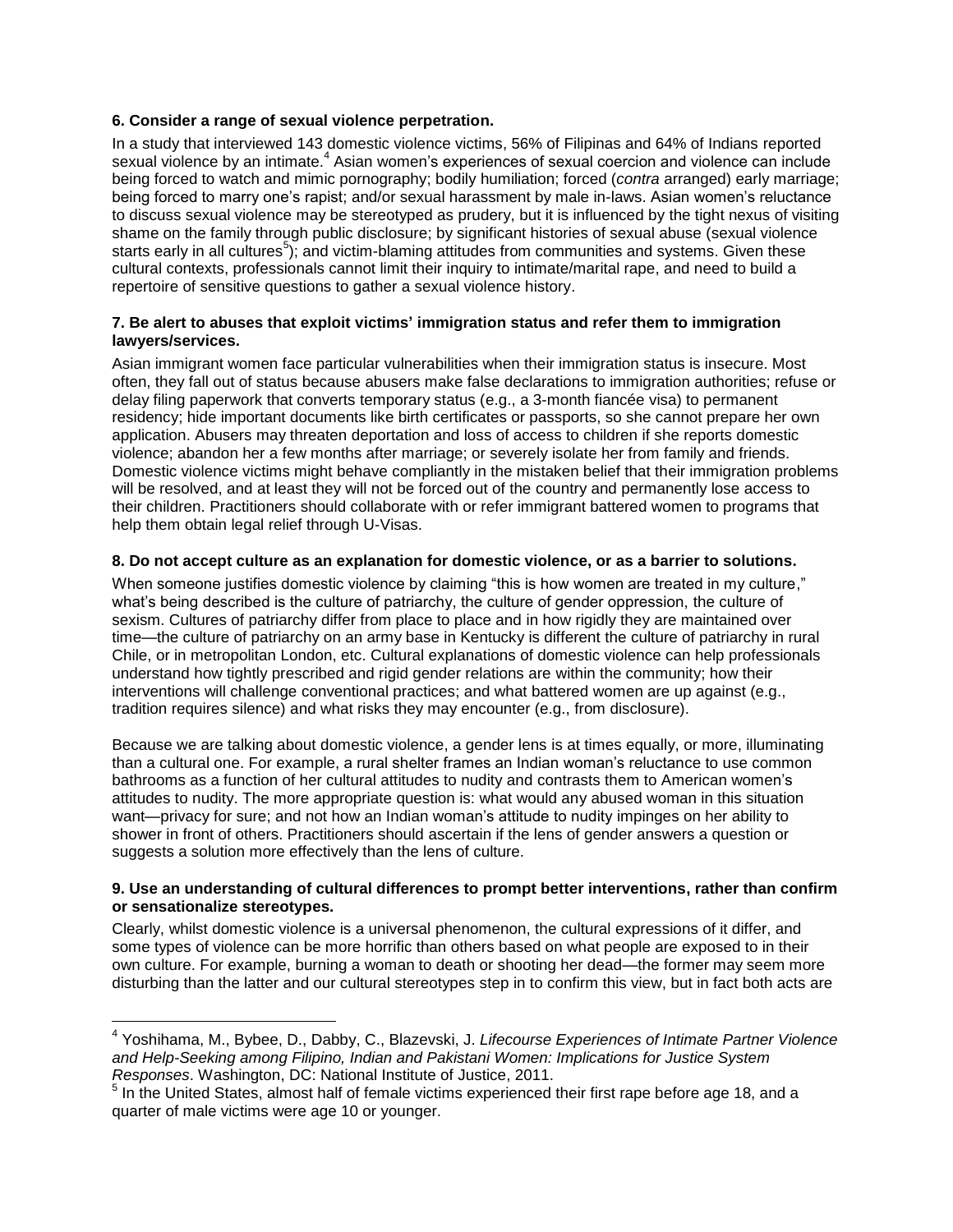equally awful. If practitioners don't adequately guard against cultural biases, they might risk misunderstanding their client's narrative. So, in the above example: asking if a batterer has threatened to use a gun does not rule out homicide risk by other means. While it is not possible to understand/learn all cultural contexts, it is possible, as professionals, to be trained and guided by best practice standards that mitigate cultural bias.

#### **10. Considerations in serving clients with Limited English Proficiency (LEP)**

Interpretation:<sup>6</sup> Arrange for professional in-person or telephonic interpreters for parties with Limited English Proficiency for all meetings. Allow extra time to familiarize yourself and all parties about how to work with an interpreter; as well as for the sessions. The same applies to working with sign language interpreters for a deaf client. Do not have adult or child family members, friends, or other bi-lingual individuals interpret for a client—and especially not the alleged abuser. Such practices can vitiate practitioner-client confidentiality. Fluent bilingual professionals could, of course, practice in a foreign language (and produce a report in English).

**Test Instruments:** Standard psychological tests for individuals with limited English proficiency are contraindicated. They would require every item to be sight translated and every response interpreted introducing unknowable degrees of error and jeopardizing the integrity of assessment methods and test result validity.

**Bias:** Immigrant or refugee families who lack proficiency in English should not be considered uneducated or disadvantaged at parenting; and greater credibility should not be attached to more acculturated fathers.

 6 To learn more on interpretation ('translation' refers to rendering *written* text from one language into another), go to [http://www.apiidv.org/files/Interpretation.Resource.Guide-APIIDV-7.2010.pdf.](http://www.apiidv.org/files/Interpretation.Resource.Guide-APIIDV-7.2010.pdf)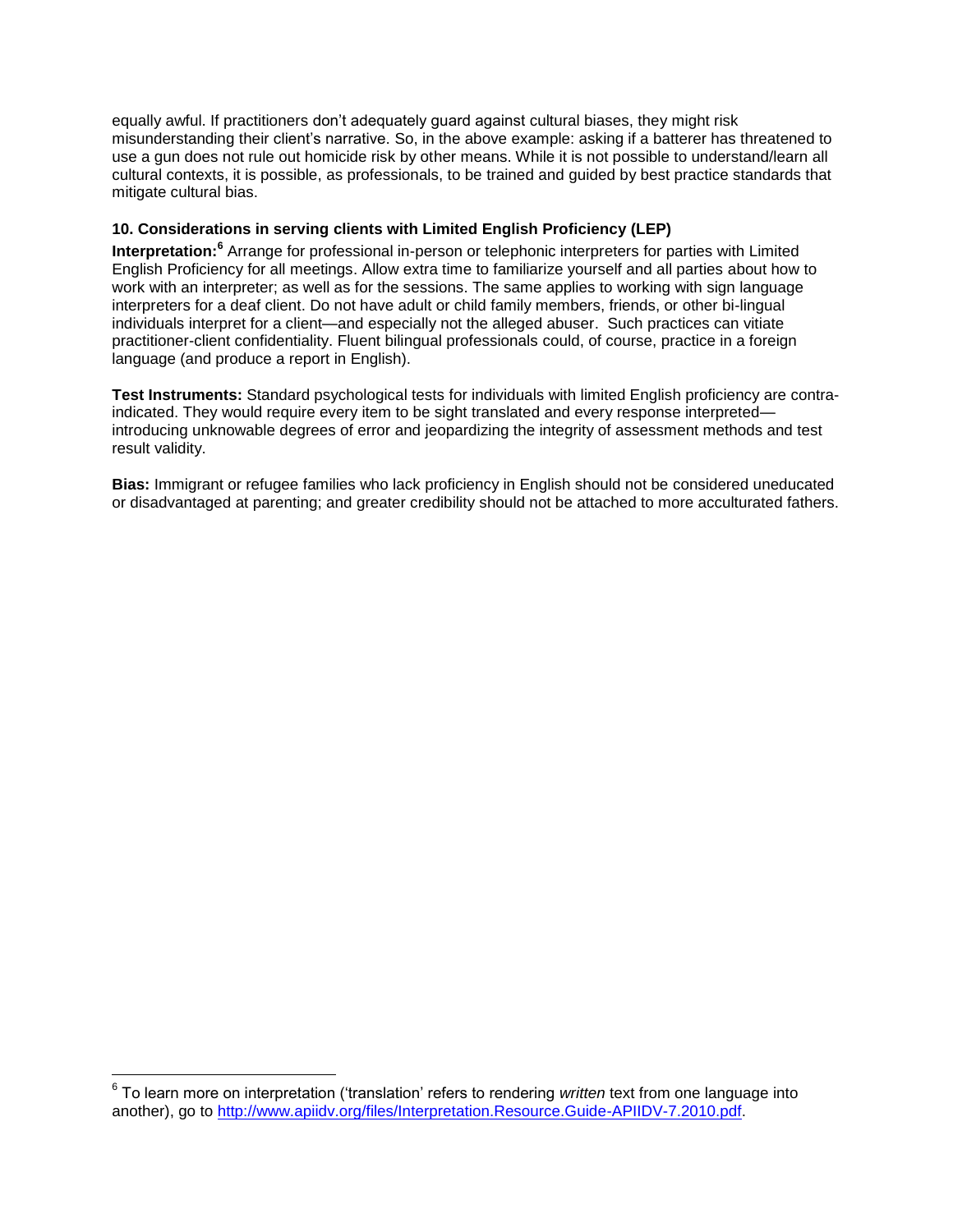# **2014 ADRHub Webinar Series – Call for Proposals**



We are currently accepting proposals for the monthly ADRHub webinar series. Presenting for one of these webinars provides a great opportunity to share your expertise and to spread your work across a large community of ADR practitioners, scholars and the public that is interested in alternative dispute resolution.

With over 2000 members, the ADRhub.com is a valuable web resource for all the alternative dispute resolution community. ADRhub.com is a portal where you may get all your ADR related news, events, and be able to stay in touch with others in the community.

Through the ADRhub.com webinar series, participants receive wonderful presentations and engaging dialogues that provide high-quality education and training without leaving the home or office. The ADRhub webinar series offers a broad range of presentations hosted by industry experts to help keep participants up-to-date on the latest activities, trends, industry practices, and hot topics.

Webinar participants gain insight and knowledge to help them take their careers, education and communities to the next level, while gaining valuable guidance into this industry.

### **ADRHUB WEBINAR FORMAT:**

A webinar is a live virtual presentation on the Internet utilizing a web-based video conference platform. The webinars are 45-60 minutes long. They typically include about 25 minutes of presentation and 25 minutes of Q&A. These presentations are typically accompanied by a PowerPoint.

The monthly webinars continue to bring in experts to present on various topics relevant to our field and provide an opportunity to engage in lively discussions. For those that cannot make it live to the event, they will also be archived so you can download it and watch it at your own convenience. The archives of previous webinar are available for viewing [\(Webinar Archives](http://www.adrhub.com/forum/categories/adrhub-webinars/listForCategory)  [Page\)](http://www.adrhub.com/forum/categories/adrhub-webinars/listForCategory) and the discussion can continue in the forums.

### **SUBMISSION OF INTEREST IN PRESENTING:**

We are always looking to provide topics that our community is interested in. Below you will find examples of contexts in which our audience will find interesting:

- **Mediation**
- Public Engagement
- Conflict Coaching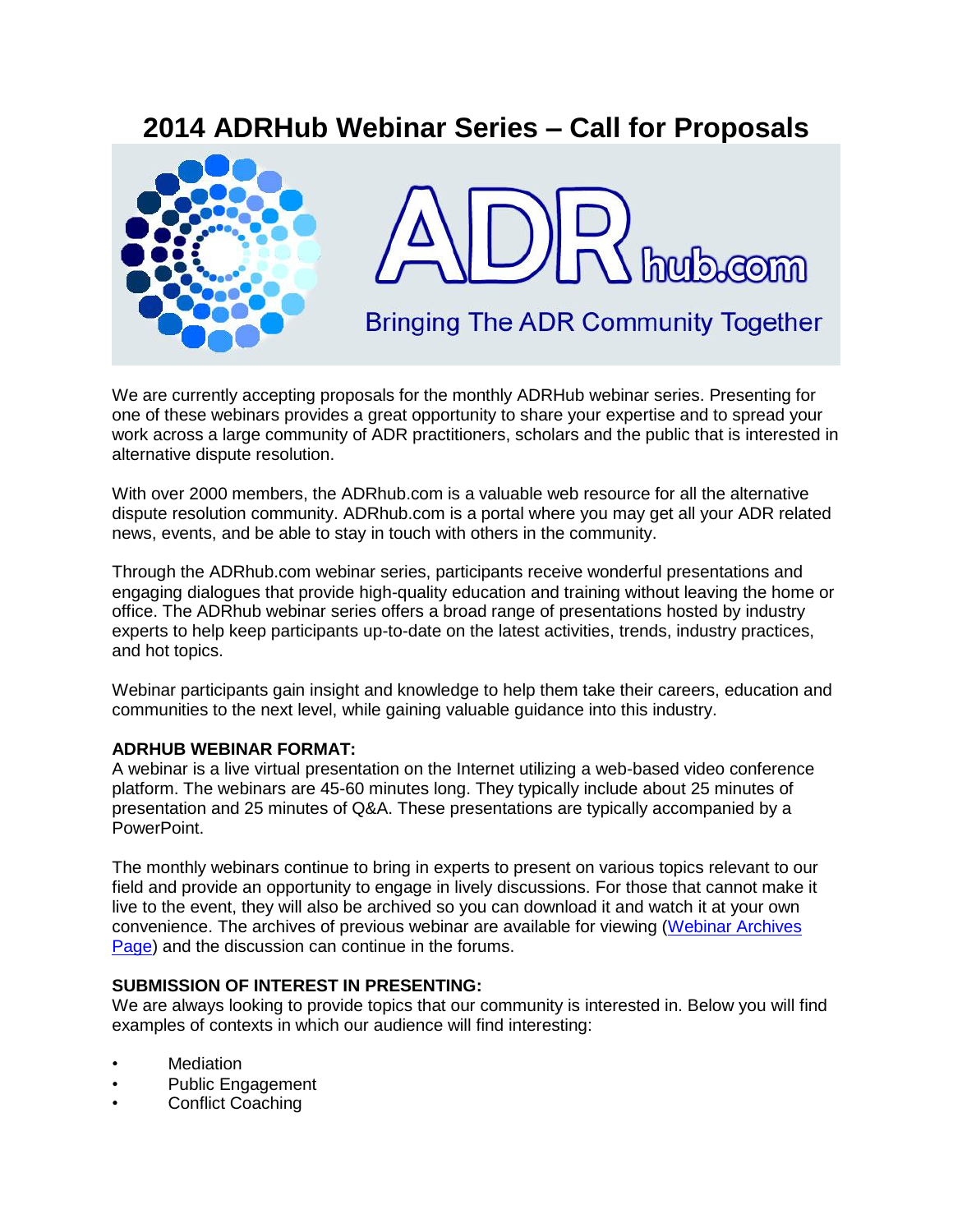- Restorative Justice
- Role of the Ombuds
- Community Mediation<br>• Online Dispute Resolu
- Online Dispute Resolution
- Facilitation

If you would like to propose a topic related to these examples, or have another relevant topic of interest, please submit your proposal by **January 1, 2014**.

Simply provide:

- A one paragraph description of your presentation
- The months that you would be able to present
- Your contact information.

All submissions can be sent to Bryan Hanson at **bryanhanson@creighton.edu**, with the title "**Webinar Proposal Submission**" in the subject box.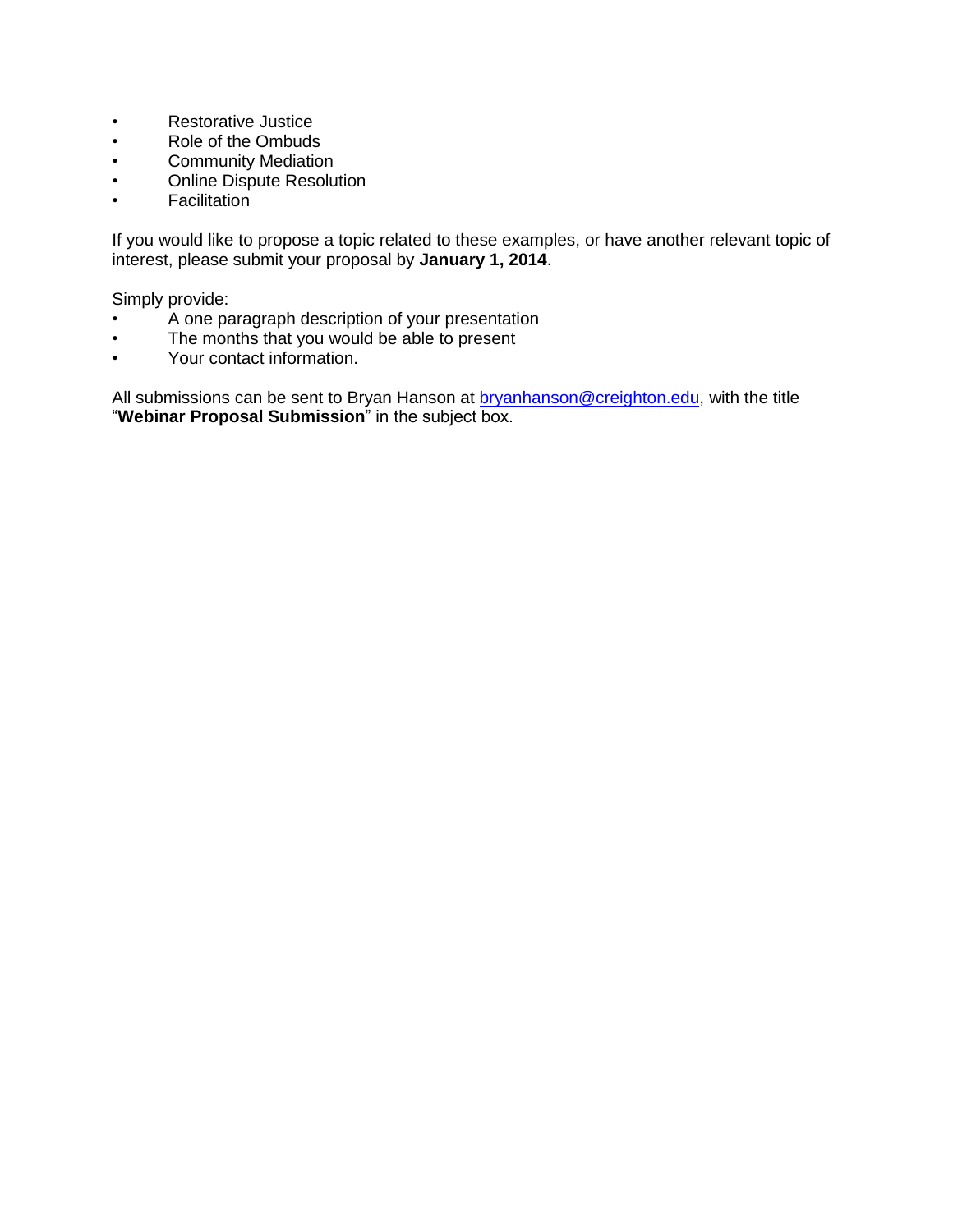

# **Q & A with Keynote Speaker Fiona Sampson,** *the equality effect*

AFCC will welcome Fiona Sampson, Executive Director of *the equality effect*, as the keynote speaker at the 51st Annual Conference in Toronto. *The equality effect*, a charitable organization based in Toronto, has effectively used human rights law to improve the health, safety and the standard of living for women and girls in Ghana, Kenya and Malawi. In May 2013, the "160 Girls" project in Kenya, achieved a huge victory for women and girls. With the help of *the equality effect*, 160 girls, aged 3 to 17 sued the Kenyan government for failing to protect them from rape, and won.

*The equality effect* identifies places where existing human rights law is not being enforced, or where there are inconsistencies between international, regional and domestic human rights laws. Public support for the change is mobilized and background research for legal arguments is assembled. Making the law consistent with existing human rights guarantees results, increased safety and security, improved health, and economic well-being for women.

Kenya has a strong constitution with protection against violence and gender equality laws that are supposed to protect women and girls from assault. The complaint brought before the court was that these laws were not being adequately implemented or enforced. Perpetrators were not being held accountable and victims faced disbelief, scorn or even more abuse when they reported crimes.

In Kenya, as well as some other parts of sub-Saharan Africa, there is a belief that having sex with a virgin, a young girl, or even a very young child, can cure HIV and AIDS. Many girls are orphaned, their parents having died from HIV or AIDS, and are victims of abuse by extended family members or strangers. A woman or girl is raped every 30 minutes in Kenya. It is estimated that only 1 in 20 victims of rape report it and only 1 in 6 will seek medical attention.

*The equality effect*, working with partners in Kenya, assembled a collaborative team, including members with expertise in inequality and the legal system (both litigators and legal scholars), as well as grassroots women and girls who best understand the challenges they face. Legal arguments and strategies were developed, while evidence was collected, networks established and fundraising took place for two and a half years. It was approximately eight months from the filing to the decision. The ruling was delivered at the end of May 2013.

The Kenyan High Court found that the police had failed to enforce existing defilement (the rape of girls under 18 is called defilement in Kenya law) laws, and that lack of enforcement was a failure of domestic, regional and international human rights law. The efforts of *the equality effect* and local partners had made a lasting change for women and girls in Kenya. When the state enforces the law, the girls will be protected from rape. *The equality effect* and partner organizations in Kenya continue to educate women and girls about their legal rights, as well as provide training to police, and other outreach and education efforts.

[Watch the "160 Girls"](http://theequalityeffect.org/160-girls-video/) video. [Read about projects](http://theequalityeffect.org/projects-2/) *the equality effect* is working on.

**Fiona Sampson recently spoke with AFCC about** *the equality effect***, the "160 Girls" project, and what the future holds for the organization.**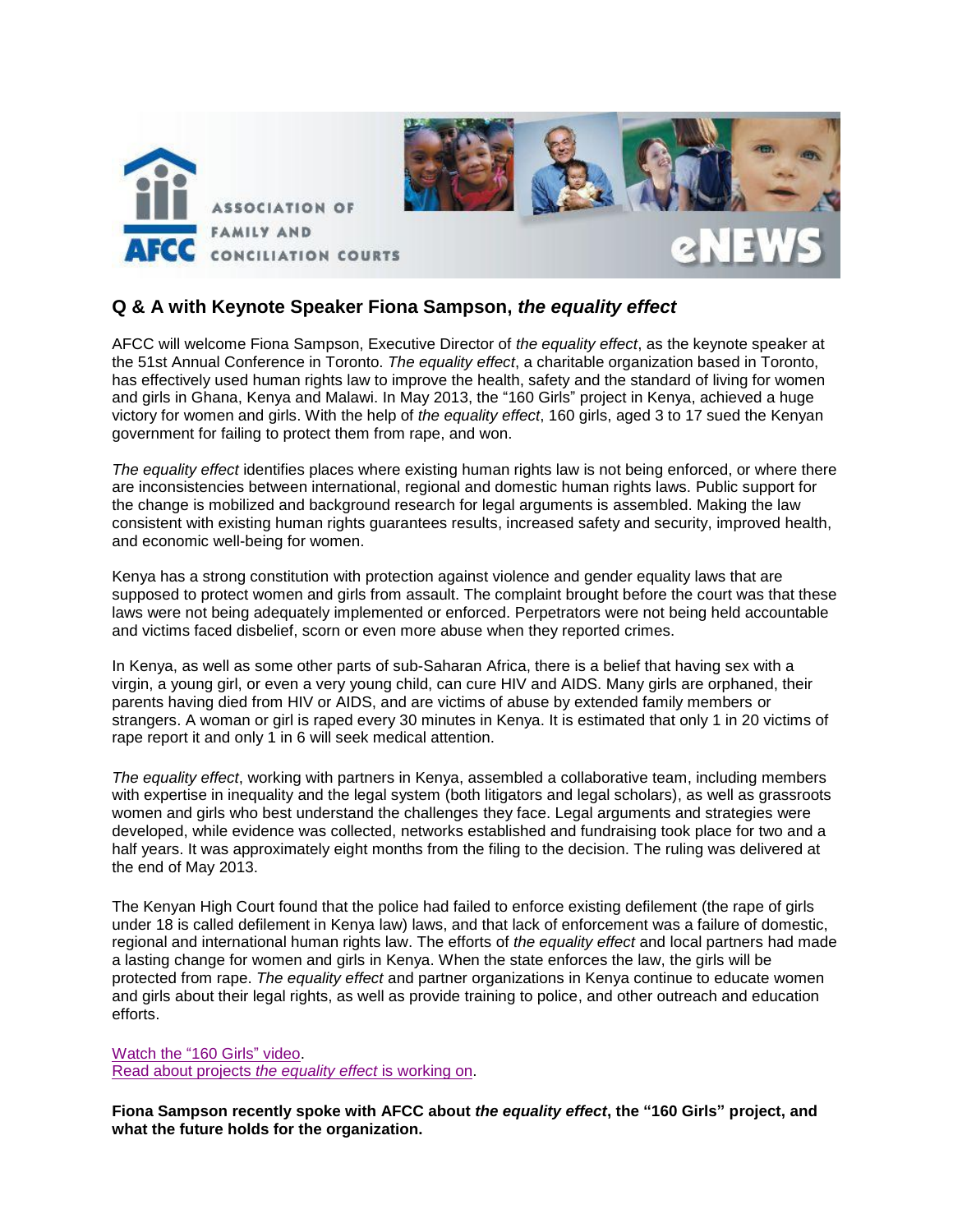#### **How did you become interested in social justice and human rights?**

*Throughout my life I have been motivated by human rights and addressing injustices. Maybe some of that comes from my experience. I am a victim of thalidomide [a sleep aid that continued to be sold after it was found to cause birth defects]; my mother took it before knowing she was pregnant.*

*I have a doctorate in human rights law and a master's degree in international development. I am interested in human rights law both in Canada and internationally, especially sub-Saharan Africa. I have worked as the Staff Lawyer and as Director of Litigation at the Women's Legal Education and Action Fund (LEAF) and as a legal consultant, with the Ontario Native Council on Justice, the DisAbled Women's Network (DAWN) of Canada, Education Wife Assault, and the Ethiopian Muslim Relief and Development Association.*

#### **How did** *the equality effect* **come into existence?**

*While working on my PhD in equality law (human rights law) at Osgoode [Osgoode Hall Law School, York University], friends and colleagues, and other PhD students from Africa would talk about women's disadvantages. They were interested in Canada, where in the 1980s equality law had been useful as a tool for change. The idea for* the equality effect, *and using international human rights law to improve the lives of women and girls, was conceived in 2005 with these friends and colleagues. After we finished our programs at Osgoode we went our separate ways, but stayed in touch. Finally, I left my job and started to put together funding for* the equality effect*. It was a risky, but the issues that needed to be addressed were too compelling and too urgent to ignore.* 

#### **Could you tell us more about the human rights law in Canada?**

*In 1982, Canada repatriated its constitution. There was a three-year delay before the equality provisions were enacted in 1985. Since then, disadvantaged groups, women included, have guaranteed constitutional protections. The equality provision sought to reverse a problem seen in many commonwealth countries—constitutions and laws based on sexist legal systems inherited from Great Britain. Both Canada and* the equality effect's *African partners were colonized by Britain and as a result, share the common legal legacy, one that is characterized by laws that disadvantage women. Canada's current human rights law now more effectively protects women and girls from sexual violence.* 

#### **And you decided to try this in Africa?**

*The equality effect's partners' believe that there is no need to reinvent the equality wheel, nor is there time or money to try. I was convinced the concept would be a success; it had worked in Canada. An appreciation of the constitutional reform and the difficulty that process would present was outweighed by the potential to address appalling violence. The Canadian experience with substantive equality is used as the reference for* the equality effect's *work. This constitutional claim ["160 Girls" project] took eight months to get a decision. Much was learned from the Canadian experience. It took Jane Doe ten years in Toronto to accomplish what we were able to in eight months.* 

#### **The principle of changing the law as opposed to changing culture has been integral to** *the equality effect's* **projects. Is it more efficient, more effective?**

*In Canada, it was a dual step process, the law would lead social change and social change would push the law and visa versa. In Africa, education on the ground was not working. Different groups had been there for years trying to protect women and girls through education and outreach. This approach [constitutional change] worked and it worked relatively quickly. It is a more concrete and assertive approach, although, I will add that litigation is not foolproof on its own. Advocacy and education are needed too.* 

*We work with partners in Africa at a grassroots level. In Kenya, after the verdict, the state was receptive to progress. In the lead up to the decision, things were risky. Tensions were high. We had done a lot of grassroots outreach with police. This was initially risky, before we had the decision on our side; attempts in the past had not been well-received. Now we've partnered with local groups to start police training, to keep investigations above board. Social change is not there just yet. Once police begin holding perpetrators accountable then social change will come. We are working with partners on legal education and a nationwide public awareness campaign in Kenya about the decision and its significance. When police do their job, the public will know it. Unfortunately, the media in Kenya is focused on politics and terrorism. Legal decisions and women's and girls' rights are not getting much attention.*